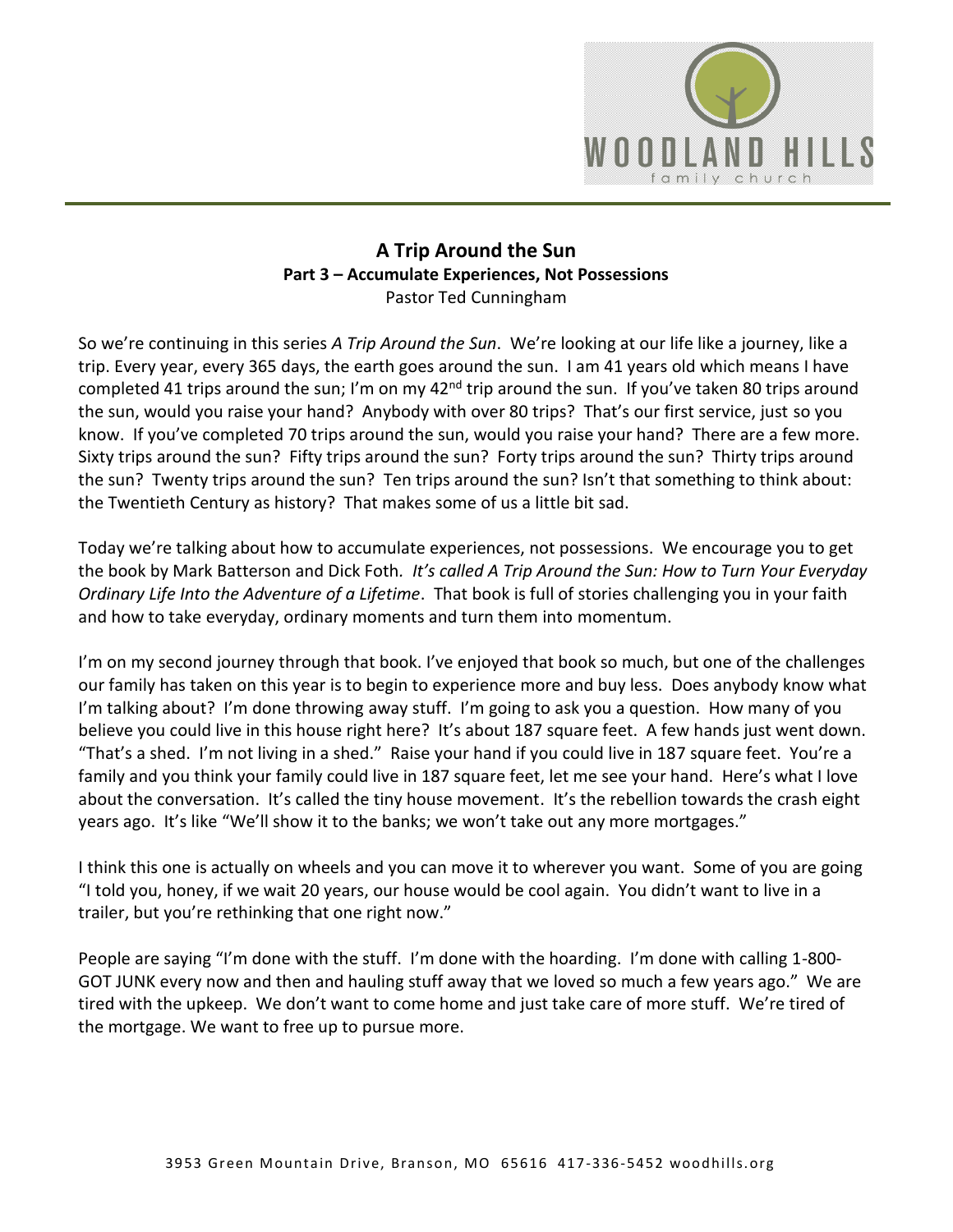Have you seen the commercials? The commercials that are fantastic. There are stores now that are mocking the tiny house movement. I don't want to call out names, but Havertys has a commercials right now and they make a joke of this. Has anybody seen it? They said we put the shed back in the backyard where it belongs and we moved back into a real house. Why is that? It's because they don't want you buying a 187 square feet and not buying furniture. They want you buying a lot of furniture.

Today, please don't hear me as being down on houses. I, Ted Cunningham, cannot, under any circumstances, live in 187 square feet. That would mean the children would always be in the room with me and I have a big no thank you to that one. My kids are into this right now. They want each of them to have their own tiny house. I said that's called a mobile home park; it's not anything new. We've got them here; we don't have to create it. But I love the thought of getting by on less.

Jesus asked this question… And I think it's a question every single one of us needs to wrestle with, not early in our faith, but I think all throughout our faith. Not at the beginning, but all along the way, we need to be asking the question Jesus asked us. He said this *"What good is it for someone to gain the whole world, yet forfeit their soul?"*

Again, if you live in a great house because you've had great success, we say "Good for you." Do you know what you do with that big house and the room full of Havertys furniture or Pottery Barn or whatever it is? You receive that from the Lord with thanksgiving. But there's the question: Are you trading anything for that which you have? The answer is within the question. Don't trade your soul for the accumulation of stuff or position or possession or prestige. Don't trade your soul.

There is a country music song that I love. It talks about a great trade. I downloaded it on my iPhone a couple of months ago and it just brought me back to my dad's Plymouth Volare in the 80s and driving down the road. If you know it, I welcome you to sing along with me. It's inspiring, but it talks about a trade and it's one of the best stories about a trade we've ever heard. Does anybody know what song I'm thinking about right now? It goes like this:

*Well the Devil went down to Georgia He was lookin' for a soul to steal He was in a bind 'cause he was way behind And he was willin' to make a deal* 

*When he came across this young man Sawin' on a fiddle and playin' it hot And the Devil jumped up on a hickory stump And said, "Boy, let me tell you what"* 

*"You probably didn't know it But I'm a fiddle player too And if you care to take a dare I'll just make a bet with you"*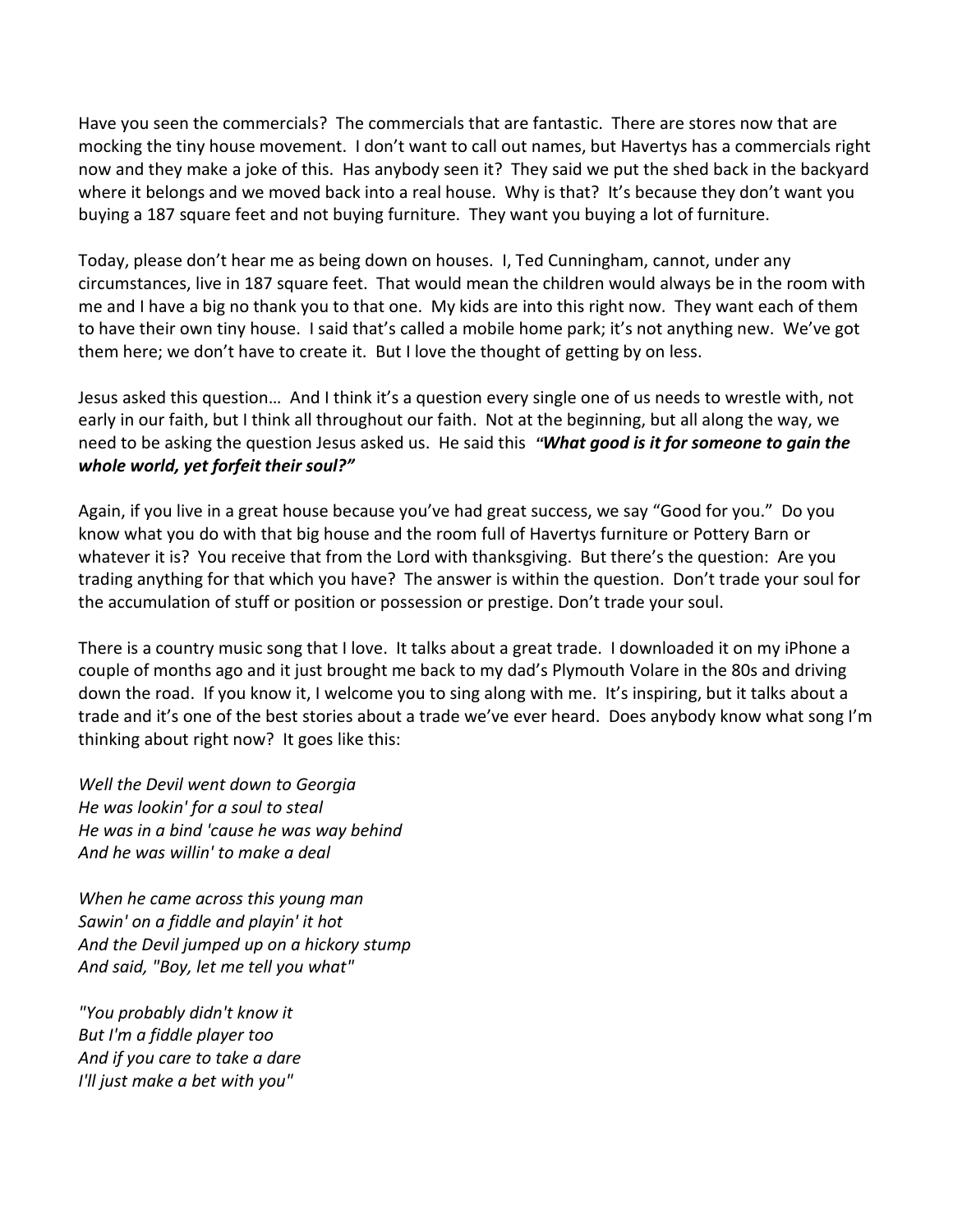*"Now you play a pretty good fiddle, boy but give the Devil his due I'll bet a fiddle of gold against your soul I think I'm better than you"* 

This next line is the best line. I love it and I change voices when I'm singing it. You all sing this song, so don't act like you don't. Charlie Daniels is a Christian. And if he's a Christian, we can sing the clean version of that song all we want.

*The boy said, "My name's Johnny And it might be a sin But I'm gonna take your bet, you're gonna regret I'm the best there's ever been"* 

*Johnny you rosin up your bow and play your fiddle hard 'Cause hell's broke loose in Georgia and the Devil deals the cards And if you win you get this shiny fiddle made of gold But if you lose the Devil gets your soul* 

*The Devil opened up his case And he said, "I'll start this show" And fire flew from his fingertips As he rosined up his bow* 

I could do the whole song, but that's all you need for the point. Thank you. Russell gave me no reverb on that one; I had to do that one all alone up here.

But don't make the trade. Don't get through your trips around the sun and be like "Wow, look at all this stuff. Look at everything I've worked hard to accumulate, look at everything I worked hard to maintain" because every square foot you own owns you and all God's people said… Amen. Don't make that trade.

Move forward in life. That's what I love about this series. It's reminding us of experiences and journeys. Jesus talked a lot about money. You know that. He says this in Matthew 6: *[19](http://www.studylight.org/desk/?q=mt%206:19&t1=en_niv&sr=1) "Do not store up for yourselves treasures on earth, where moths and vermin destroy, and where thieves break in and steal.* Not only do you have to buy stuff, now you have to hire a security company to keep your stuff safe. "I have stuff I can't fit in the house anymore so I'll go rent a storage unit to store more stuff. And I won't ever use it and they will auction it off…" And I love those sales. This stuff meant something to someone years ago and now it's in the ditch on Highway 76, being sold. Jesus said don't make that a priority,

don't make investing in stuff and possessions your life's pursuit. *[20](http://www.studylight.org/desk/?q=mt%206:20&t1=en_niv&sr=1) But store up for yourselves treasures in heaven, where moths and vermin do not destroy, and where thieves do not break in and steal.*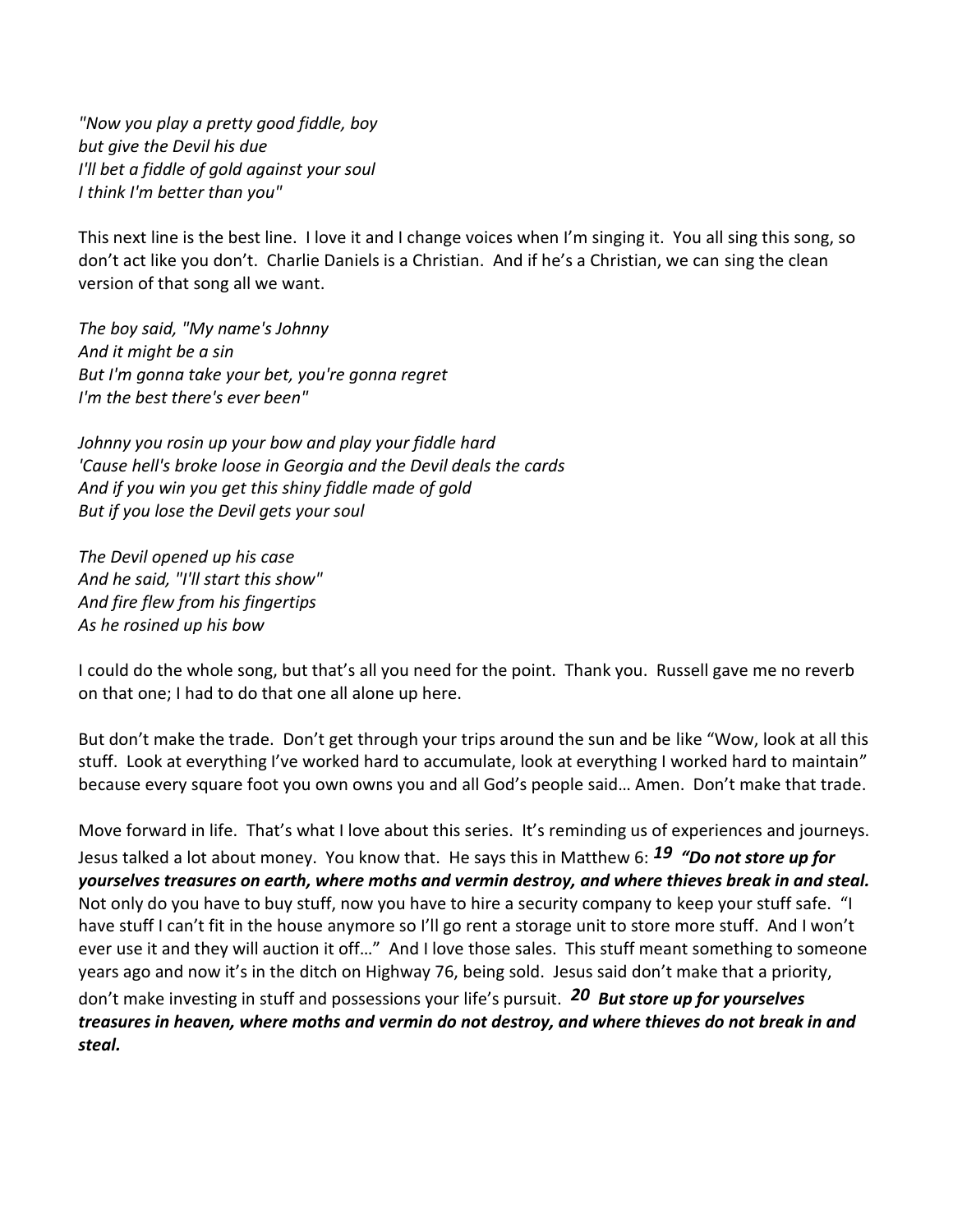The Apostle Paul took this as he was encouraging young Timothy as a leader in Ephesus and he was encouraging the church in Ephesus as he said this in 1 Timothy 6: *[6](http://www.studylight.org/desk/?q=1ti%206:6&t1=en_niv&sr=1) But godliness with contentment is great gain.* Pursuing your relationship with the Lord, being content with what you have and not comparing everything you have or don't have with what your neighbors have or don't have… It's saying I want to learn to be content because when I learn to be content, this journey, this adventure… I've got

margin for it, I've got room in my soul to pursue what God has called me to do. Z For we brought *nothing into the world, and we can take nothing out of it.* I want every parent to Read verse 8 with me. *[8](http://www.studylight.org/desk/?q=1ti%206:8&t1=en_niv&sr=1) But if we have food and clothing, we will be content with that.* Isn't this the verse to share with our

children? We have food and clothing.

Matt Gumm does that 50 things parents say in 90 seconds or less. One of them is "we've given you food and clothing; everything you've ever wanted." I probably wanted more than food and clothing when I was growing up.

But here, he's saying let's learn to be content with less. All throughout the scripture you read this theme. In Ecclesiastes 5, Solomon says as goods increase, so do those who consume them. You're friends start coming out and consuming what you have. Then pretty soon you're trying to sleep at night and when you're sleeping at night, you can't sleep because you're thinking about all the stuff that has to get done and all the things you have to take care of – all the stuff that you own.

I was driving back yesterday morning from the Springfield Airport and I called Amy and said "Hey, Babe, how's it going?" We had like a five second conversation before I started getting this "Honey Do" list of everything that needed to happen on Saturday. Now I was coming down Hwy 65 at about 75 miles an hour until I started getting that list and then I slowed down to about 35 miles per hour. I was thinking there was a lot to do when I get home. After we got to 8, 9, 10 things to do, I had forgotten 1, 2, 3, 4. I thought this was going to be a fun day. Nope, no fun today; it's getting stuff done day. But that's exactly the point. We get owned by our stuff.

We take the transition today away from our stuff and towards experience. I want to share with you some simple points of why experiences are better than things and I want to do it through these two scientists. Two scientists got together and did some research. They came up with seven reasons why experiences are better than things or better than stuff. I always love when scientist release a study or release research and they are all excited about what they discovered. I love reading what they have discovered and the whole time reading it think *I already knew that! But I didn't get it from a research report; I got it from the Bible! I discovered that when I was just a kid with the flannel graph in Sunday school.* We would have the Temple there. It was everything. It was the Temple and then they would turn it into the Colosseum. And remember you had Moses and because we kept losing people, Moses was Noah. Any Old Testament character… We learned all of this, but scientist are acting like it's all brand new stuff. It ain't brand new stuff. This is timeless truth that was before the foundations of the earth. God has given us this and he has shared it with us in his word.

Let's look at these reasons experiences are better than things. I thought there was some redundancy so I kind of just put it all together as though I should be talking or even conversing with PhD scientist.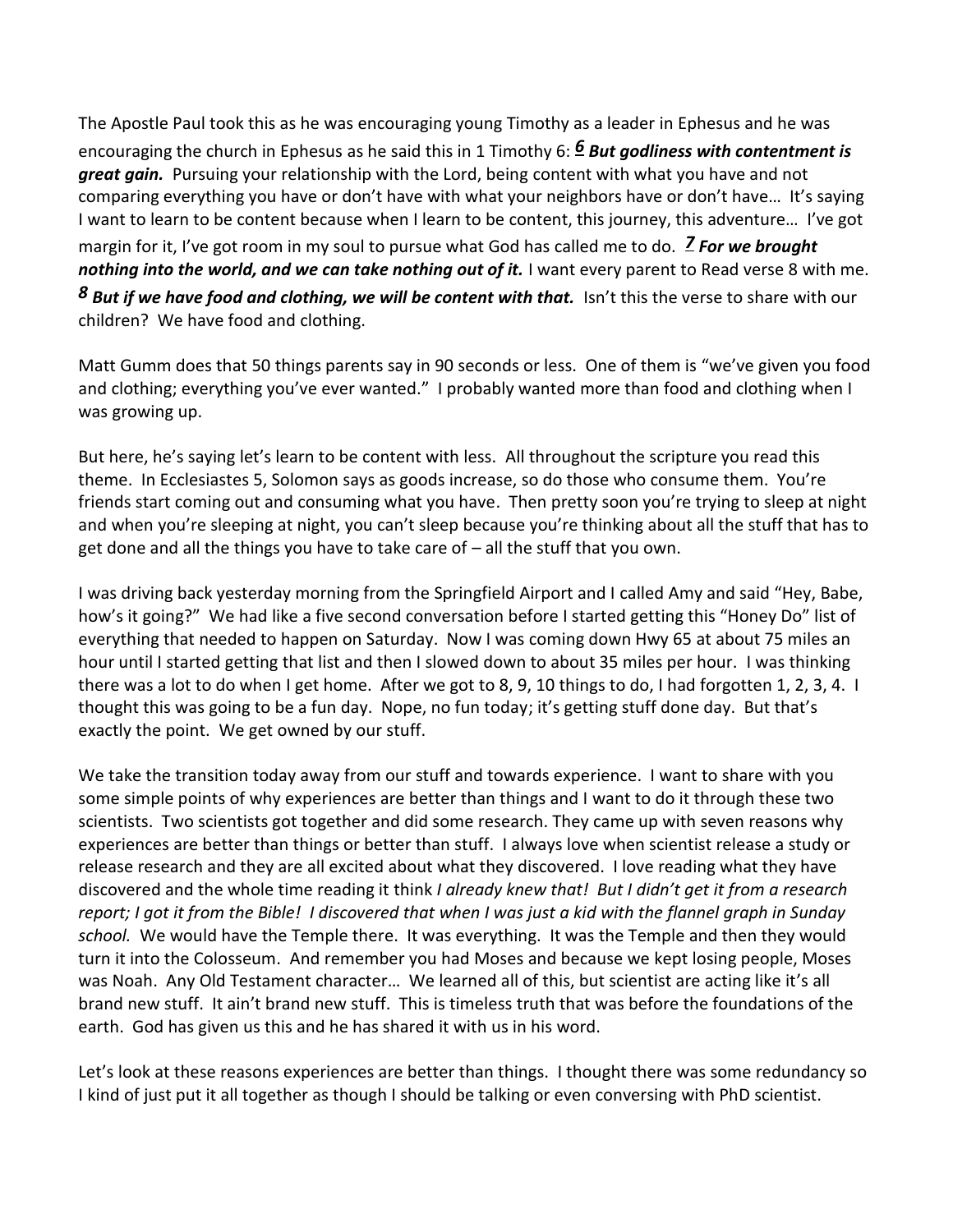#### **1. Adaptation is the enemy of contentment**.

Yeah, we get that. You'll never find contentment in stuff. We receive it from the Lord with thanksgiving, but… You buy the latest iPhone and now you're waiting for the next one to come out. We adapt to stuff, we don't adapt to experiences. We get used to stuff. We build a new house. We fill it with new furniture. After a couple of months or a couple of weeks maybe, we start to lose excitement. It's just not as awesome as it was.

It's different with experiences. Herschend Family Entertainment – "Creating Memories Worth Repeating." You have a great experience and you want to do that again. If you buy a car, you're like *Okay, this care is getting a little bit old*. Right now, Carson is looking at every car on the road, realizing they are way more awesome than our van. He has just learned that *awesome* means Cadillac so everything is a Cadillac. A Volvo can go by and he says "Look at that Cadillac, Dad."

"At one time, this was a very nice van, but we had to put you kids in it. I can tell you the story behind every stain." They'll ask if we are going to get a new vehicle and I'm like "Yeah, when you leave home. Because we want the new car smell for at least three days." We're getting to a point where we've named our van. We talk to our van. We are grateful for our van. We are turning 170,000 miles. I talked to a buddy last week and he has a truck that just turned 330,000 miles and that became my new goal. We're getting that 2007 Dodge Grand Caravan to 330,000 miles.

All the plastic holding the seats together is falling off. I'm one step ahead of them. When we bought the van, I bought all gray interior that matches duct tape. Some of you haven't learned this. You buy the fancy brown or black and the duct tape just sticks out. Mine blends right in to everything that needs to be fixed.

What's better through is we had a rock from construction hit our sunroof and it exploded and we got it replaced. I love the body shop that works on our vehicles and we've had them fixed, from hitting deer, three times… But it leaks in the corner right above the driver. You know the ridge that goes around it and in a car wash it just puddles up and you're not getting hit until you hit the gas and move and then it all splashes down on you. It's so great. It just started happening and I forgot to tell Amy to stuff tissue in there before you go to the car wash. I met her for lunch and she steps out of the van with a look on her face. She was not happy. "Oh yeah, you should take a towel or something…"

But I love our van. I'm content with it. Again, if you bought a new car, good for you. I'm excited for you. But I don't want to go through all the hassle right now. I don't want to go and pay the tax on it. What's tax on a vehicle now? You go to the DMV with your check book and they're like "Okay, you owes us \$14,500.00."

Adaptation – getting used to something, getting comfortable with something – is the enemy of contentment.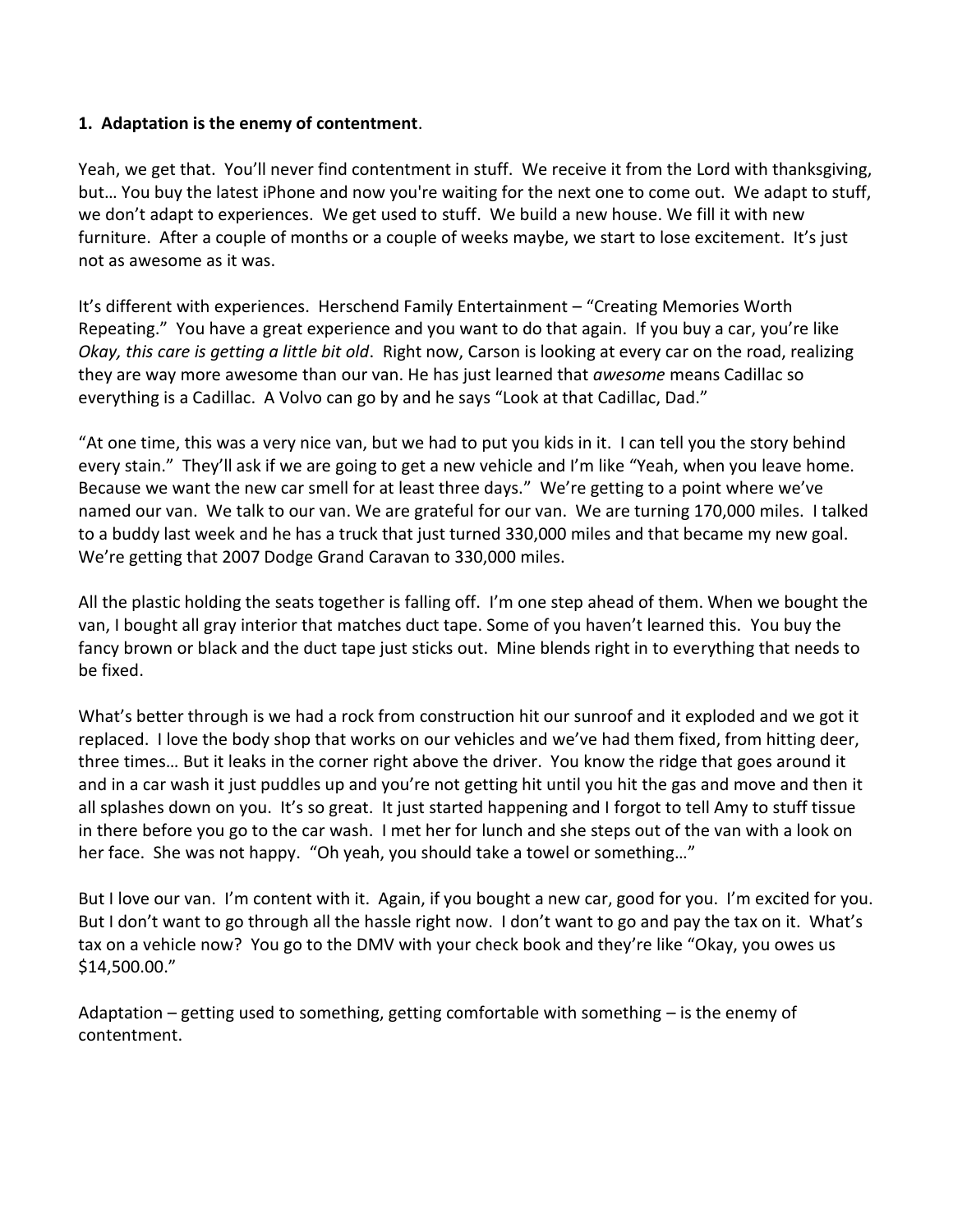#### **2. When you compare your stuff, it leads to envy.**

When you compare an experience, it bonds you with other people. So you look at your iPhone 4 and your friend shows up with the iPhone 6 Plus. You're like *Look at this small little piece of junk. I can't even see that. What is this? 1970? I shouldn't have this; I should have that.*

But when your friend shows up and tells you about the trip they took, because it's all based on personality and experience, and they tell you about what they did, you don't go "Man, I wish I would have been able to do that." You get into their story because your experience is a story. Even if you book that same trip or even if you book that same flight and the same destination and the same hotel, when you get there, you're going to do different stuff that fits you or your family.

Then you get back from your trip and now you are comparing your experience to their experience and you start asking questions. You don't ask your friend any questions about his iPhone 6 Plus. You start tearing it down. "Where do you put that iPad?" You want to make theirs lessor so yours feels more. That's the heart of envy.

# **3. The wait is great.**

We don't want to wait for stuff. We want to always be getting the better and the latest and the greatest. But when you plan an experience that may be six months out, they call this anticipatory pleasure. It's the reason #52IN15 is working so well around here. For some of you, your date is not going to happen until Wednesday, but you're thinking about your date right now. Some of you are holding a baby and you're going *Oh, I'm thinking about that date*. That's is anticipatory pleasure; the wait is great and you enjoy it.

# **4. Through positive reinterpretation, our memories bring the best bits to the front and the annoying, tiresome parts fade into the forgotten background.**

We do this. We're all exaggerators when it comes to our memories. We all remember things better than they actually were. The fight we got into. The long lines. The heat. All of that fades away and we remember the moment that was created.

Dick Foth, one of the co-authors of A Trip Around the Sun, says this: "Our experiences shape the way we think, the way we interact with each other, and the way we live. They add richness and depth and meaning to our days. You could give you children toys today that quickly end up in tomorrow's trash. Or you can deliver a living, breathing experience that shapes their souls, enriches their lives, and makes their world and yours a door way to tomorrow."

The other co-author, Mark Batterson, says "Your children are going to forget. Twenty years from now, your kids will forget what you bought them. They will not remember what you bought them, but they will not forget what you did with them. Those they will remember and keep track of."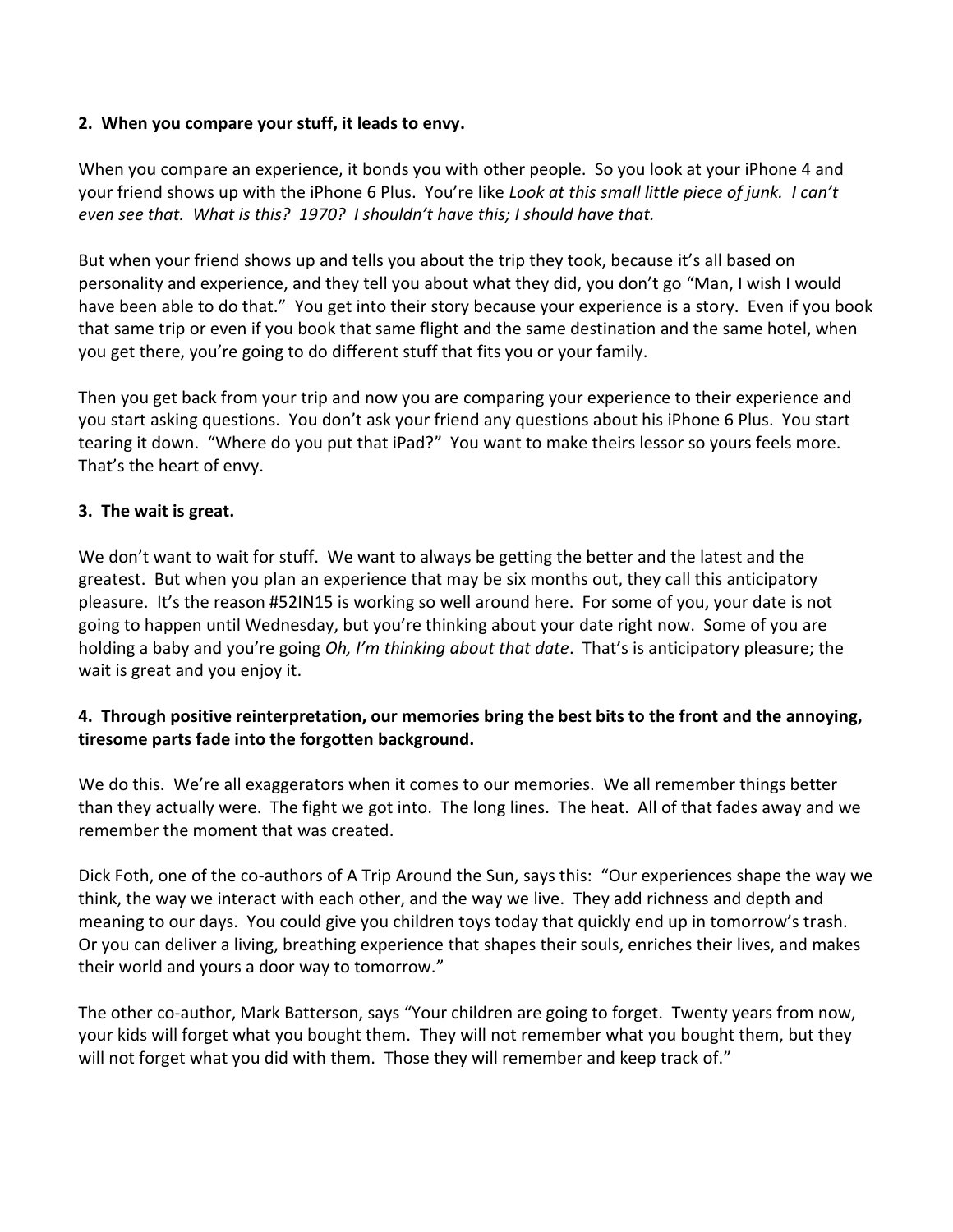So I want to take you to Ephesians 2: 10 as we turn the corner from possessions and move towards experiences. I want to take you to a verse that if you go into a Christian book store, you're going to see it on mugs, on plaques, on t-shirts, on bookmarks… it goes all over social media. I want you to see the two parts of this verse as we break it down in the life and journey and adventure and the trip around the sun that the Apostle Paul was taking.

In Ephesians 2: 10, he writes *For we are God's handiwork, created in Christ Jesus to do good works, which God prepared in advance for us to do.* You are a masterpiece. You have been gifted. You have a personality. All of that creates and forms these experiences in your life and you put that together with your passion and you are a one of a kind. You are the artwork, but he is the Artist. Your trips, your experiences, will be different. By now watch… This is how we live. This is how we are to approach each day. We are created in Christ Jesus to do good works. Now remember salvation is by grace through faith, not by works, so that we can't boast about it. We are not the ones who bring about salvation in our lives. That is the person and work of Jesus Christ. But these good works are referring to the believer who has placed faith in Jesus. These good works have been placed out in front of us and we don't work towards them. The emphasis of this text is walking in them. Through faith, we go throughout our day and this is the illustration that he uses: *which God prepared in advance*.

The idea here is from a Middle Eastern custom where if the king was going to take a journey, he would send an advanced team out. They would go out days or weeks ahead of time. They would prepare the stops for the king along the way so he would be comfortable and ready to go. Then they would also be checking the safety of the route. In this text, Paul is taking that idea and he's flipping it and he's saying "No, you don't go out ahead of the king to prepare for him, he goes out ahead of you." He flips it. Your King of kings is going out ahead of you, preparing these good works for you – your journey along the way – and you are walking by faith.

We would probably understand it about the President of the United States. Before he takes a trip or goes to an event, the Secret Service goes out days and sometimes weeks ahead of the president to prepare the way.

I remember when Liberty University brought in George Herbert Walker Bush as a commencement speaker. Weeks before leading to that and then days before, they were bringing in the armored vehicles and a limo… Does anybody know what they call the presidential limo? They refer to it as "The Beast." Anyway, I'm always intrigued when I watch the president speak. I tend to move off of him and onto the Secret Service because they are constantly checking around the crowds. They are preparing the way for the president.

This is the idea behind how God prepares the way for you. The Bible Knowledge Commentary sums it up this way: God has prepared a path of good works for believers which he will perform in and through them as they walk by faith. This is a great concept. This is a great truth for our lives that as I take this trip around the sun, I want to be on the lookout for these good works. I want to live by faith and trust that this is something the Lord has placed here.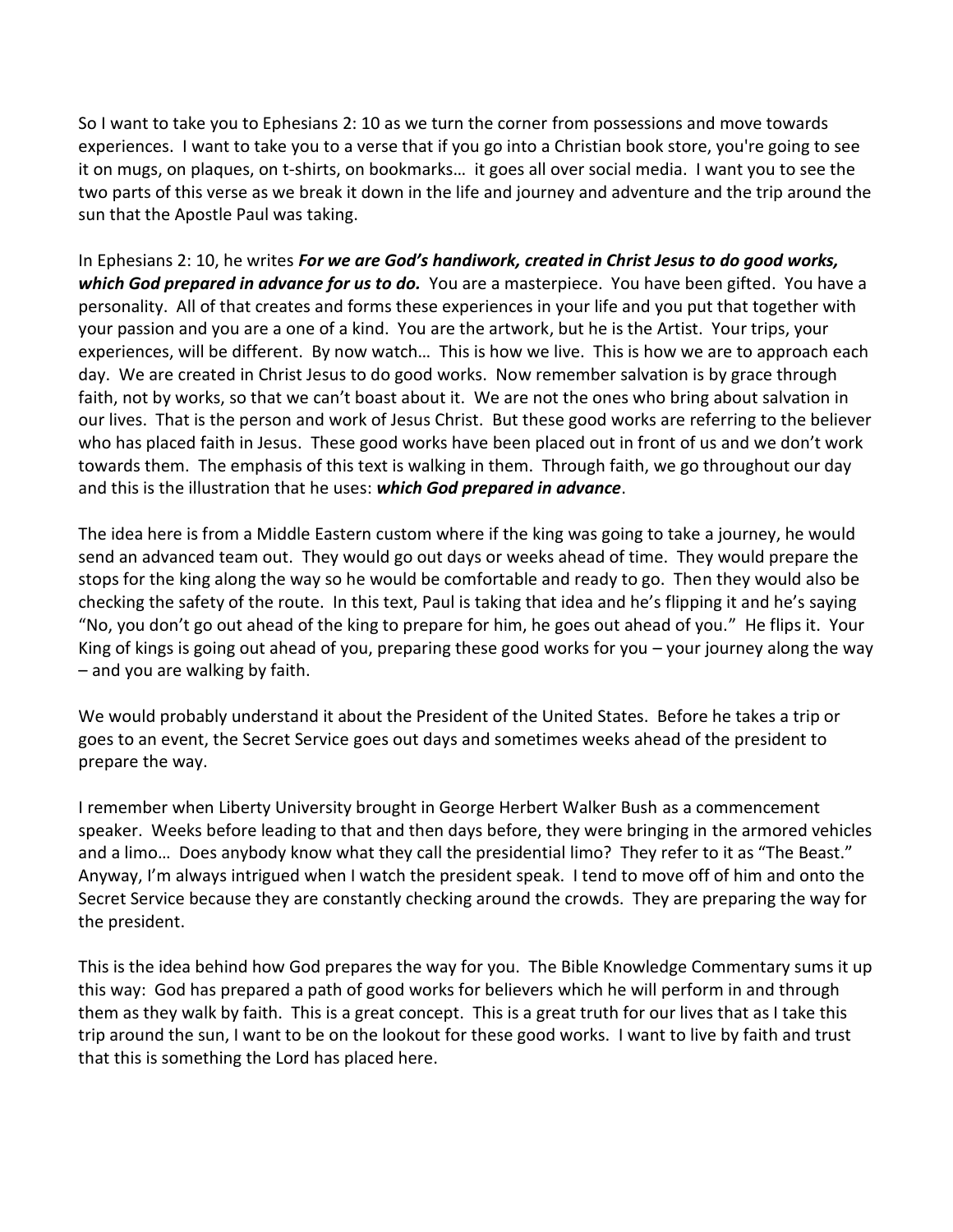Mark Batterson says it a different way. He says God is setting you up. He is in the business of strategically positioning us to be in the right place at the right time.

This how the Apostle Paul lived his life. If you want to do a great study this week, I encourage you to dive into one of the greatest journey books of the Bible. It's the Book of Acts. You see these missionary journeys. It's where the church got started. The church launched in Acts. At the beginning, the church launches and you see the believers coming together and they are sharing their possessions and they are doing studies together, worshipping together, eating in one another's homes. But now, we are called to take this out to the ends of the earth so it begins to spread. Paul didn't stay any place too long because he was an apostle, so he was on the move.

In Acts 20, we get Paul's second missionary journey. He calls down to the elders from the Church at Ephesus. He's telling them he is leaving. He wants to explain to them why. In Act 20 he says *[22](http://www.studylight.org/desk/?q=ac%2020:22&t1=en_niv&sr=1) "And now, compelled by the Spirit, I am going to Jerusalem, not knowing what will happen to me there."*

Some of you are that place right now. You know you're being called to something. You know you need to move forward, but it's too uncertain for you, it's too unknown. And we, as followers of Jesus, need to trust the advancement team of our King of kings. We need to trust that he has gone before us. He is going before us and he's preparing the way. He says I know what's going to happen, but you don't see him slowing down. When you study this and you read it, he doesn't go to the elders, he has the elders come to him because obviously there was a layover on his journey and he didn't want to be slowed down. So instead of one person going to the elders… He had places he had to go.

[23](http://www.studylight.org/desk/?q=ac%2020:23&t1=en_niv&sr=1) *I only know that in every city the Holy Spirit warns me that prison and hardships are facing me. He* didn't know what was going to happen, but he knew it would probably be very difficult. And challenging. For some of us, the challenge is what stops us. For some of us, we think about the difficulty that might be ahead and what we are being called to do or the advance works that have been prepared for us and we start to think we don't want to do them because we don't know exactly what they are going to be and if they will be too hard.

This is why it says "by faith." We move forward by faith. And he's moving forward. He knows it's going to be difficult. I love Verse 24 and this is our anthem. As we pursue life, not for success, not for survival for those of you who are living paycheck to paycheck, we are to live compelled by the Spirit, knowing

that as a follower of Jesus, we have a bigger purpose and a bigger mission. He says, *[24](http://www.studylight.org/desk/?q=ac%2020:24&t1=en_niv&sr=1) However, I consider my life worth nothing to me; my only aim is to finish the race and complete the task the Lord Jesus has given me—the task of testifying to the good news of God's grace.* "My life is worth nothing to me. I will go on this journey, I will face uncertainty, I will face the unknown, I will deal with the hardships and prisons if necessary, but I will move forward."

Next year in May, our family is taking our very first trip to Israel. I've been researching it and trying to figure it out and the stops along the way. It's a very safe tour company. I feel good about it, but there have been those moments where I'm wondering if my kids are ready for Israel.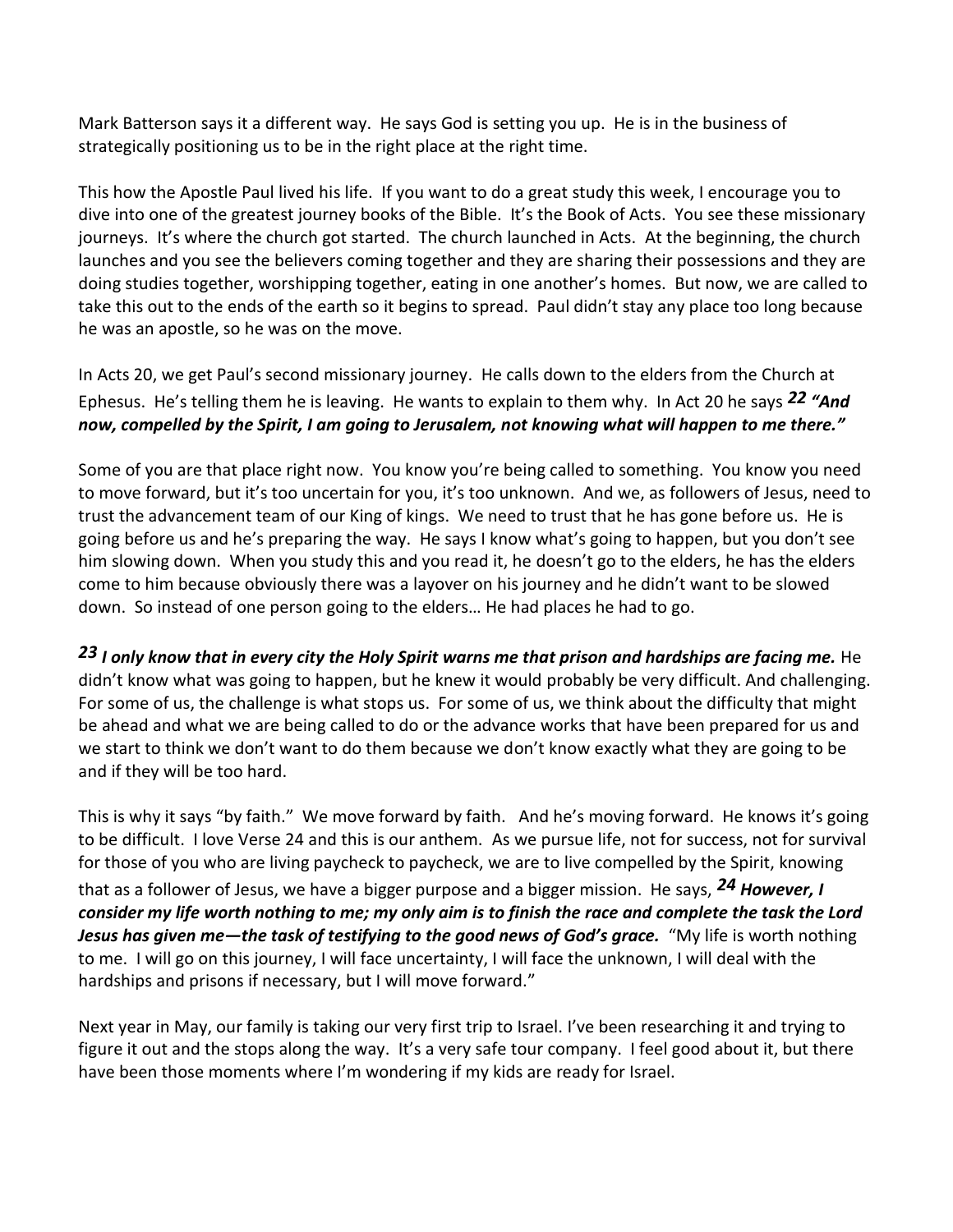My friend who runs the tour says they are going to be just fine. I have to have those moments where I'm reminded why we do what we do and not live in fear.

I asked a friend about it. The connecting city to Tel Aviv is Amon. I looked it up on a map. I asked my friend if I was safe going to Amon. He's somebody who works in this world. He said I was probably more save in Amon than I was when I went to Haiti. He said we think that since Haiti is only an hour and a half from America by plane that it's safe. I want to begin now creating experiences for my children to where we say there is some risk involved in what we're going to do.

I don't say this lightly, but my kids know that I do have a sense of humor and there will be times on airplanes… We were just on one as a family that was experiencing some turbulence and that was when I started singing *Live Like You Were Dying*. Most passengers would think that's not really appropriate at that moment. But that's okay. I told my family that I would love them… It's funny but when I get on a plane, I'm there with my family, protecting them, ready to go.

I have to watch the exit. I'm going to be ready, but I told them not to wait for me when I grab the microphone from the flight attendant and I am preaching my last message. We will share the gospel with those going down. Could you imagine? I would love to see a plane of people raising their hand. "Yes, you're following him now, ain't you? You believe in him now, don't you?" Wouldn't that be fantastic?

And then the plane levels out and you just get to your destination and land. "No sir, you placed faith in Jesus. I was there. You believed in him." The task of testifying to the good news of God's grace...

Now look at what Paul says. Again, it a passage we know, but when you begin to tie them all together and understand them… He says in 2 Timothy 4: *[6](http://www.studylight.org/desk/?q=2ti%204:6&t1=en_niv&sr=1) For I am already being poured out like a drink offering, and the time for my departure is near.* He's not talking about going to the next city there; he's talking that the end has come. The trips around the sun are ending for him. *[7](http://www.studylight.org/desk/?q=2ti%204:7&t1=en_niv&sr=1) I have fought the good fight, I have finished the race, I have kept the faith. [8](http://www.studylight.org/desk/?q=2ti%204:8&t1=en_niv&sr=1) Now there is in store for me the crown of righteousness, which the Lord, the righteous Judge, will award to me on that day—and not only to me, but also to all who have longed for his appearing.*

I remember 1992. I graduated high school in 1992 and took a job mowing lawns in my school district. So for 40 to 50 hours a week, I would mow lawns and weed eat. I was either pushing a mower or weed eating. A song came out in 1992 by Steven Curtis Chapman called *The Great Adventure*. It starts off with *Saddle up your horses…* It was such an inspiring song.

So you have to picture it. I was just on fire with it. So I got the cassette tape. I remember pulling off my yellow Walkman, flipping down that lid, popping it up. I stuck in *The Great Adventure* and put that lid down and put the Walkman on my side. Then I took those Styrofoam headphones, put them over my ears, and *The Great Adventure* came on. I mowed alongside a friend named Kevin Schnabel. We would run two push mowers in front of the riding mowers. I know there were times he looked over at me and I was just going with that mower. That fired me up. Listen to some of the lyrics of this song.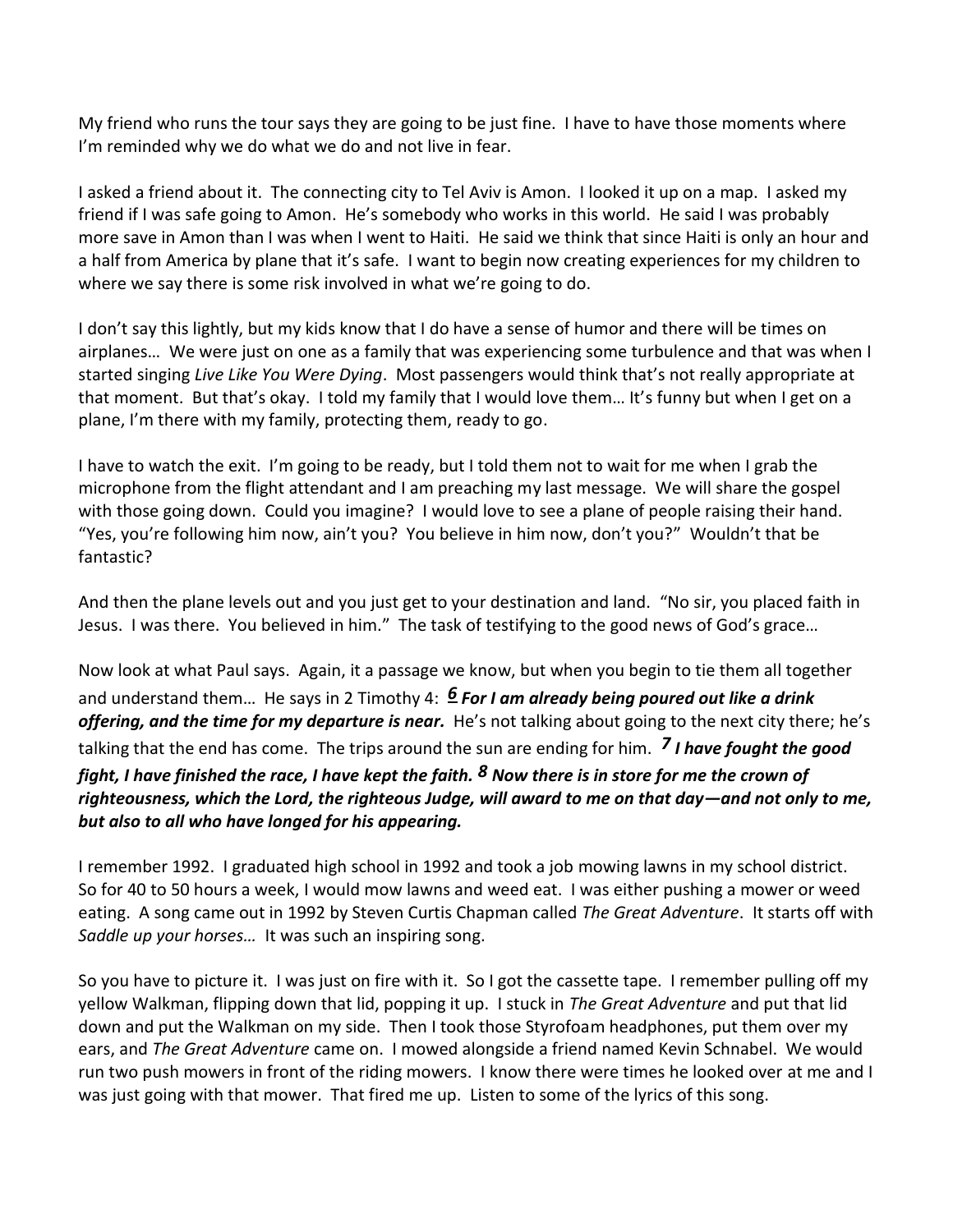*Started out this morning In the usual way Chasing thoughts inside my head Of all I had to do today Another time around the circle Try to make it better than the last* 

*I opened up the Bible And I read about me Said, I'd been a prisoner And God's grace had set me free* 

*And somewhere between the pages It hit me like a lightning bolt I saw a big frontier in front of me And I heard somebody say, "Let's go"* 

*Saddle up your horses We've got a trail to blaze Through the wild blue yonder Of God's amazing grace* 

*Let's follow our Leader Into the glorious unknown This is a life like no other This is the great adventure, yeah* 

When I think about that song… I have a good friend in this church who, for the last 13 years, has completely and totally inspired me around the idea of adventure. I watch him correlate the adventure of a lifetime. This guy doesn't have an everyday, ordinary life. He's decided there will be nothing mundane about his life and he is going to live it to the fullest for the glory of God. The way his faith and the adventures of his life… I'm younger than he is and I just watch and I said "Amy, that's it."

He invited me to go horseback riding probably eight or nine years ago now. His name is Gregg Bettis. He asked me to go horseback riding with him one afternoon. We were having lunch. I'm not a cowboy, but I said sure. We went to Busiek State Park and he pulled the two horses down. Now I've watched movies, so I'm going to be able to do this; it won't be a problem. I grew up with my dad and John Wayne. And this is all I ever pictured. Every time John Wayne got on a horse, it was just this smooth ride. If he had to kill somebody, he would pull out a gun, turn around and shoot them, and put the gun back in its holster without missing a beat. So, in my mind, I'm thinking that's going to be horseback riding.

So I got on the horse and Gregg was leading out. Gregg is one of these guys that's not a real big fan of trails. He doesn't like to ride a trail. And I'm thinking *Let's go where others have been before us. Let's*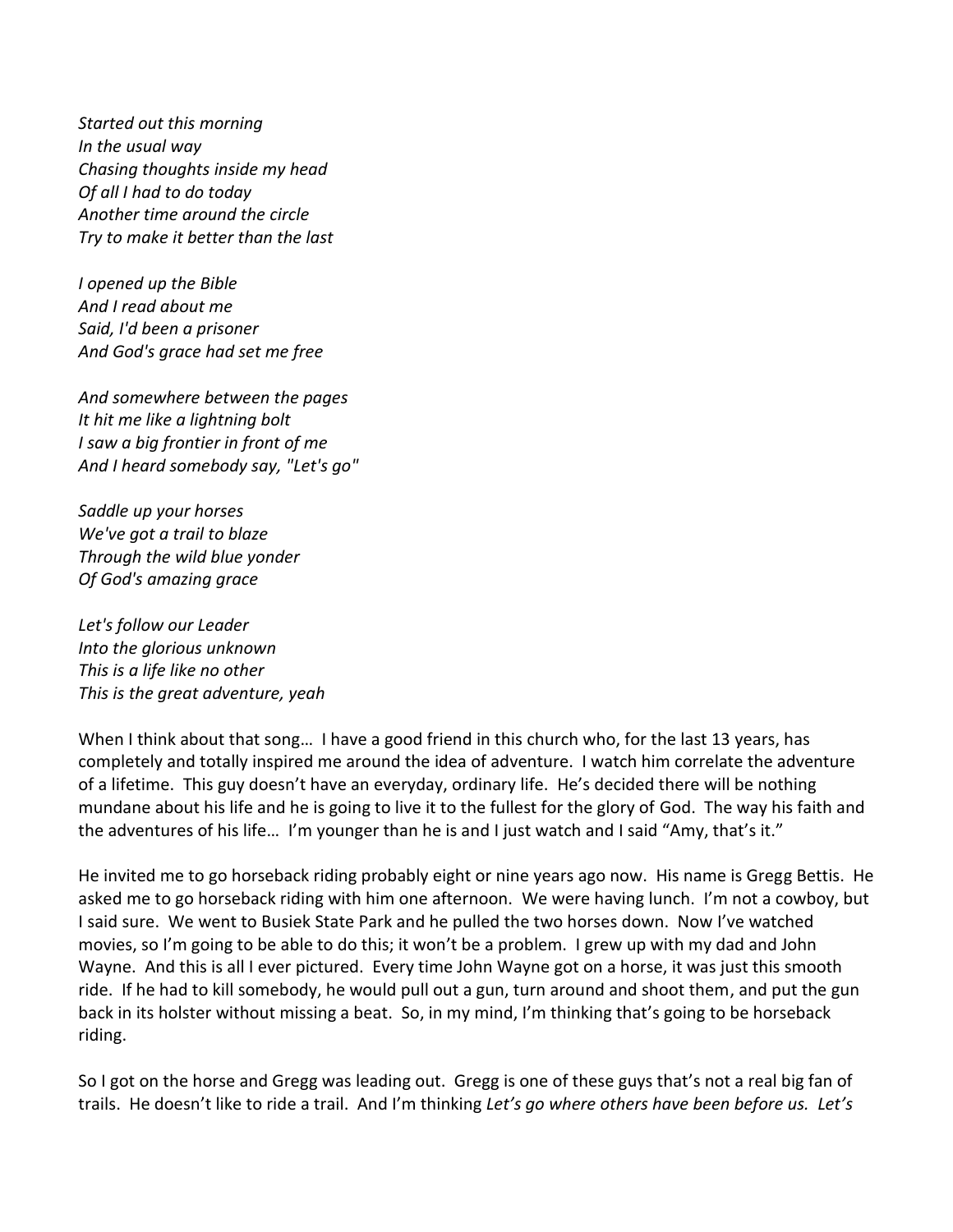*do that where it is flat and safe*. Nope. He is going up hills with thick brush, jumping over things. He's a little John Wayne. Not me! I've got both hands… I'm not even holding the horn. I'm holding on with both hands on the saddle. I'm holding on for dear life. We're going up steep hills. And then if you've ever cut or blazed your own trail, you know you have to move branches. So I'm getting all the leftover of Gregg. So I'm dodging braches and then I have to duck for all the branches he would bring.

In the middle of that, I kid you not – Gregg goes "Hey, Ted, lets' have a time of prayer together." I can only do one thing at a time. All my prayer was proclaiming "Lord, I know the victory is yours; let me have a little bit of it right now. Keep me safe on this horse."

Gregg is riding, blazing a trail, praying to his Father in Heaven "Oh Father, thank you for your beautiful creation; we are grateful to be…." He is speaking directly to him and I'm so glad we didn't have GoPros back then because I'm sitting back there thinking *Oh man, I have no desire to pray right now at all*. You know that awkward moment when someone says "Thank you Father" and there is a pause because now it's your turn to pick it up. When it got to me, I just said "In Jesus Name, amen. That was a good prayer Gregg."

I wanted you to be inspired by his story this morning.

# [Video plays]

**Gregg Bettis:** Good morning, my name is Gregg Bettis. Since the time I was just a young boy, I've always been pretty optimistic, wired to believe in the impossible. I've always been kind of one of those who believes that if you're not living on the edge, you're taking up too much space.

On June 10, 2004, I stared death in the face as the high performance, single engine aircraft I was piloting encountered a severe wind shear. I wound up going through the top an adjacent tree to the runway, watching the propeller bend before my eyes as I cried out "God, help me. Oh, God, help me. Oh, God, help me." I went into the ground at over 130 knots. I actually broke my right foot completely off. Over 90% of the bones in my body were severely broken. All of my ribs and my knee and my arm and all of the bones in my hands were broken. By God's grace, I survived that crash and have the opportunity to do many things I never thought I would ever get to do.

Two months after the crash, being wheeled into church and sitting down on the right side and standing up for the first time out of the wheel chair to worship was powerful. I was just sensing God's strength. It was sort of at that point that he reassured me that one day I would be back.

Climbing the Grand was a completely bananas idea. My family and friends tried to talk me out of climbing right up to a week before the ascent. Actually, I never ever dreamed that I would get to climb again. I didn't even know if I would ever run again or walk again, but I never dreamed I would ever climb the Grand until we made it a goal a year ago.

Gary has been a dear friend of mine for the past 30 years. Some five years ago, Gary lost his son to a hunting accident. A year later, he lost his precious wife to cancer. He himself is a cancer survivor. He's